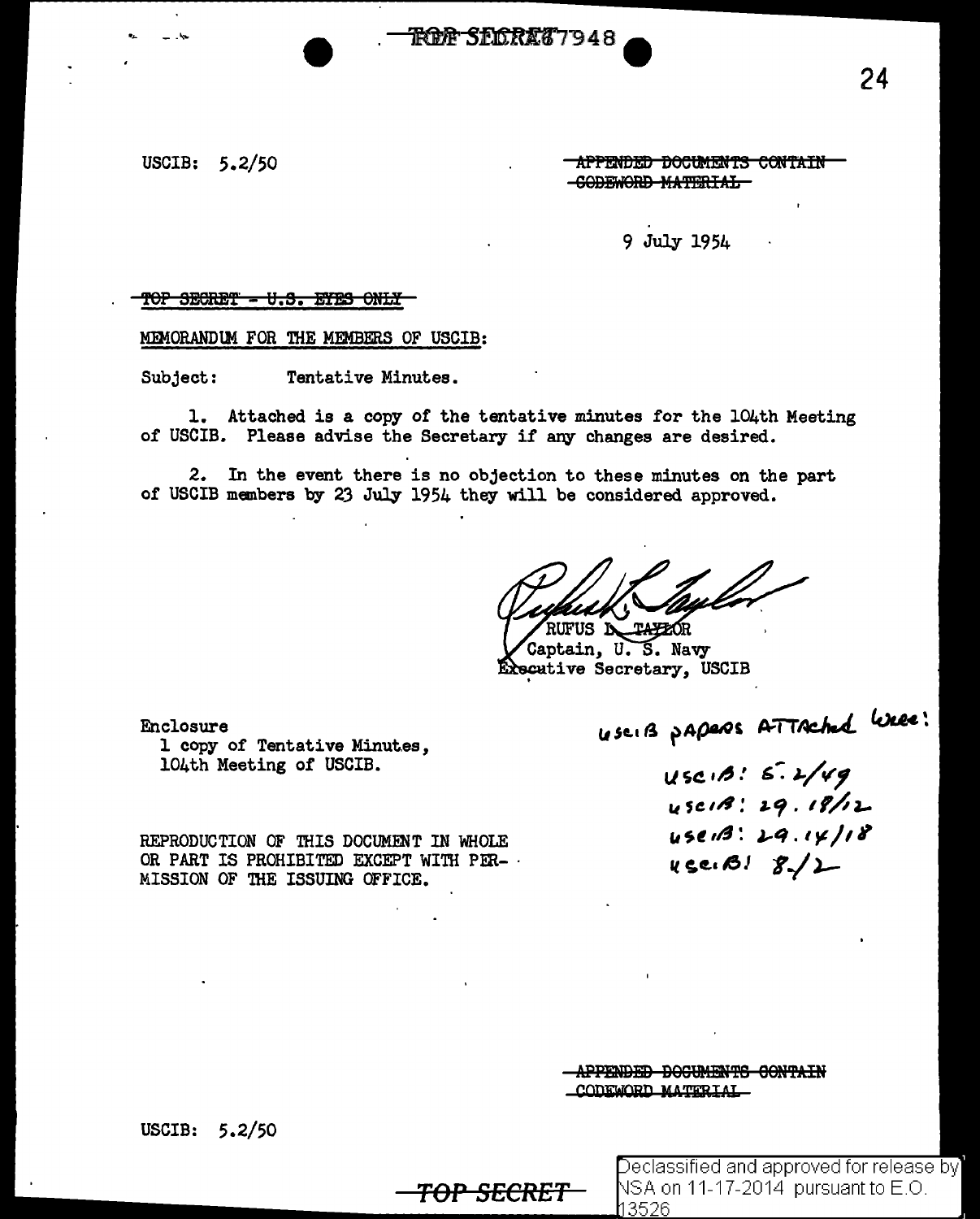# -REENPRYAG74248

 $\ddot{\phantom{a}}$ 

**CONFIDENTIAL - U.S. EYES ONLY** 

#### ONE HUNDRED FOURTH MEETING

#### OF THE

 $\bar{1}$ 

#### UNITED STATES COMMUNICATIONS INTELLIGENCE BOARD

# Mr. Allen W. Dulles, Chairman

PRESENT:

 $\ddot{\phantom{a}}$ 

|              | DEFENSE:     | General Graves B. Erskine, USMC (Ret.)                                                                                                            |  |
|--------------|--------------|---------------------------------------------------------------------------------------------------------------------------------------------------|--|
|              | STATE:       | W. Park Armstrong, Jr.                                                                                                                            |  |
|              | <u>NSA:</u>  | Lt. General Ralph J. Canine, USA                                                                                                                  |  |
|              | FBI:         | Mr. Victor P. Keay<br>(for Mr. L. V. Boardman)                                                                                                    |  |
|              | $CLA$ :      | Mr. Robert Amory, Jr.<br>(for Mr. Huntington D. Sheldon)                                                                                          |  |
|              | <b>ARMY:</b> | Major General John M. Willems<br>(for Major General Arthur E. Trudeau)                                                                            |  |
|              | NAVY:        | Rear Admiral Carl F. Espe                                                                                                                         |  |
|              | AIR FORCE:   | Colonel Craven C. Rogers<br>(for Major General John A. Samford)                                                                                   |  |
|              |              | EXECUTIVE SECRETARY: Captain Rufus L. Taylor, USN                                                                                                 |  |
|              | SECRETARIAT: | Mr. Hamill D. Jones<br>Miss Regina Otto                                                                                                           |  |
| ALSO PRESENT |              |                                                                                                                                                   |  |
|              | DEFENSE:     | Mr. Randolph V. Zander                                                                                                                            |  |
|              | STATE:<br>٠. | Mr. T. Achilles Polyzoides<br>Mr. Robert F. Packard<br>Mr. Richard E. Curl                                                                        |  |
|              | NSA:         | Brigadier General John B. Ackerman, USAF<br>Captain Dwight M. Agnew, USN<br>Mr. William F. Friedman<br>Mr. Francis Raven<br>Mr. Benson K. Buffham |  |

 $-$ CONFIDENTIAL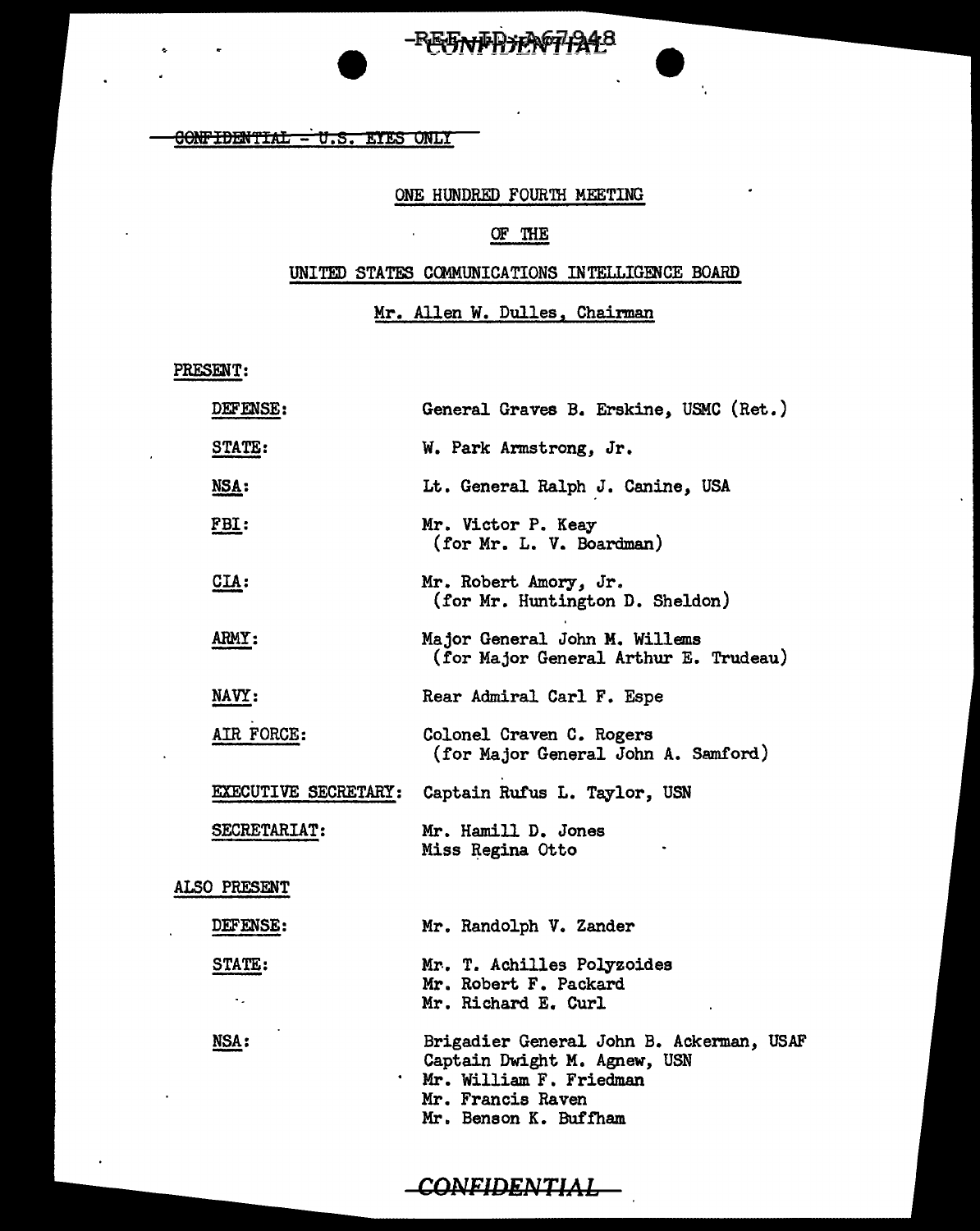#### CONFIDENTIAL - U.S. EYES ONLY

| FBI:                       | Mr. S. Drake Ellis                                                                                                                                   |
|----------------------------|------------------------------------------------------------------------------------------------------------------------------------------------------|
| CIA:                       | Mr. Frank B. Rowlett                                                                                                                                 |
| <b>AHMY:</b>               | Major General Harry Reichelderfer<br>Brigadier General Stanhope B. Mason<br>Colonel John P. Kaylor<br>Lt. Colonel Glen C. Long<br>Mr. John F. O'Gara |
| NAVY:                      | Captain William M. McCormick                                                                                                                         |
| AIR FORCE:                 | Colonel Charles M. Townsend<br>Lt. Colonel Frank J. Harrold<br>Major William S. J. Curley<br>Captain Allen T. Miller                                 |
| <b>COMMITTEE CHAIRMEN:</b> | Lt. Colonel Henry C. Simmons, USAF<br>(Intelligence)<br>Major William R. Culmer, USA (Security)                                                      |

The One Hundred Fourth Meeting of the United States Communications Intelligence Board was held in the Projection Room, Administration Building, Central Intelligence Agency, at 1430, Monday, 14 June 1954.

- 2 -

# <del>CONFIDENTIAL</del>